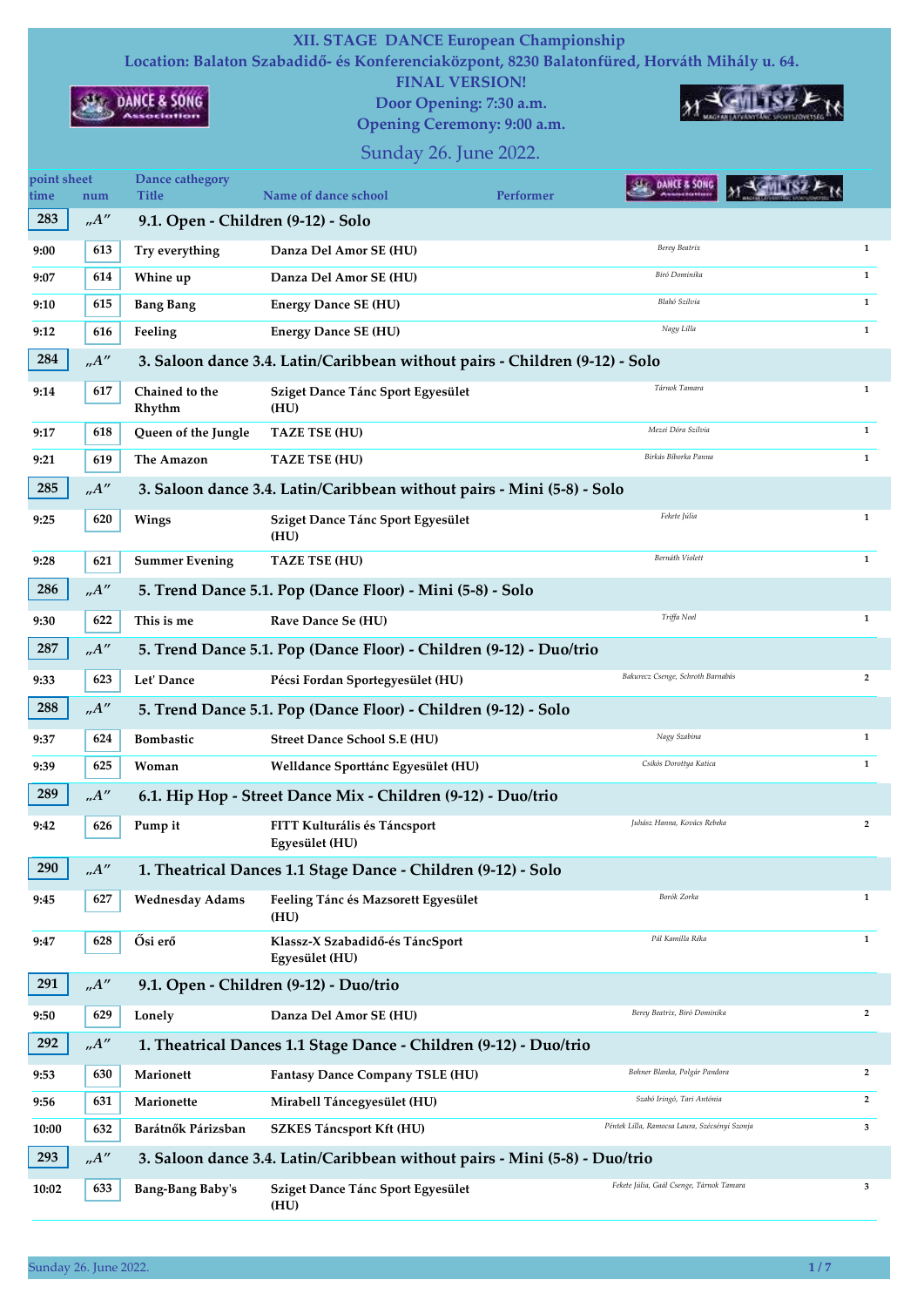| point sheet<br>time | num  | Dance cathegory<br><b>Title</b> | Name of dance school                                                                      | <b>Performer</b> | <b>SALE DANCE &amp; SONG</b>                                                   |                                                                                                                                                                                                                     |                |
|---------------------|------|---------------------------------|-------------------------------------------------------------------------------------------|------------------|--------------------------------------------------------------------------------|---------------------------------------------------------------------------------------------------------------------------------------------------------------------------------------------------------------------|----------------|
| 294                 | A''  |                                 | 3. Saloon dance 3.6. Saloon Dance mix (classical-latin) - Children (9-12) - Solo          |                  |                                                                                |                                                                                                                                                                                                                     |                |
| 10:06               | 634  | Emlék                           | <b>BNK TSE (HU)</b>                                                                       |                  | Domokos Lilla                                                                  |                                                                                                                                                                                                                     | $\mathbf{1}$   |
| 295                 | A''  | Duo/trio                        | 3. Tánctermi Táncok 3.3 Latin-amerikai/karib alapú társastáncpárokkal - Children (9-12) - |                  |                                                                                |                                                                                                                                                                                                                     |                |
| 10:09               | 635  | Cantare                         | Happiness TSE (HU)                                                                        |                  | Brajnovics Lilla, Hornyák Alex                                                 |                                                                                                                                                                                                                     | $\overline{2}$ |
| 296                 | A''  |                                 | 3. Saloon dance 3.4. Latin/Caribbean without pairs - Junior (13-16) - Duo/trio            |                  |                                                                                |                                                                                                                                                                                                                     |                |
| 10:12               | 636  | <b>Breath</b>                   | DRoP the beat TSE (HU)                                                                    |                  | Csillag Melinda, Molnár Dóra                                                   |                                                                                                                                                                                                                     | $\overline{2}$ |
| 10:15               | 637  | Jasmine(s)                      | DRoP the beat TSE (HU)                                                                    |                  | Csillag Melinda, Molnár Dóra                                                   |                                                                                                                                                                                                                     | $\overline{2}$ |
| 10:18               | 638  | <b>Bad Romance</b>              | Sziget Dance Tánc Sport Egyesület<br>(HU)                                                 |                  | Bagdány Mira, Benke Daniella, Erdei Lili Flóra                                 |                                                                                                                                                                                                                     | $\mathbf{3}$   |
| 10:21               | 639  | Turn the Music Up               | Sziget Dance Tánc Sport Egyesület<br>(HU)                                                 |                  | Lukács Zoé, Zrinyi Adrienn                                                     |                                                                                                                                                                                                                     | $\overline{2}$ |
| 10:25               | 640  | A nagy pénzrablás               | <b>TAZE TSE (HU)</b>                                                                      |                  | Kolarik Petra, Kolarik Tamara                                                  |                                                                                                                                                                                                                     | $\overline{2}$ |
| 297                 | A''  |                                 | 3. Saloon dance 3.2 Classical without pairs - Junior (13-16) - Solo                       |                  |                                                                                |                                                                                                                                                                                                                     |                |
| 10:29               | 641  | <b>Titkos kert</b>              | <b>BNK TSE (HU)</b>                                                                       |                  | Szabó Karolin                                                                  |                                                                                                                                                                                                                     | $\mathbf{1}$   |
| 298                 | A''  |                                 | 3. Saloon dance 3.4. Latin/Caribbean without pairs - Children (9-12) - Duo/trio           |                  |                                                                                |                                                                                                                                                                                                                     |                |
| 10:33               | 642  | <b>Bongo Cha-Cha</b>            | Sziget Dance Tánc Sport Egyesület<br>(HU)                                                 |                  | Seregi Zita, Tárnok Tamara                                                     |                                                                                                                                                                                                                     | $\overline{2}$ |
| 10:35               | 643  | Hit It                          | Sziget Dance Tánc Sport Egyesület<br>(HU)                                                 |                  | Lőrincz Borka, Lőcsey Amina, Szabó Jázmin                                      |                                                                                                                                                                                                                     | 3              |
| 10:39               | 644  | Ava MAX Latin mix               | <b>TAZE TSE (HU)</b>                                                                      |                  | Hugyecz Emese Zsuzsanna, Tóth-Katona Zille                                     |                                                                                                                                                                                                                     | $\overline{2}$ |
| 299                 | .A'' |                                 | 1. Theatrical Dances 1.3. Musical-revue-tap - Children (9-12) - Group                     |                  |                                                                                |                                                                                                                                                                                                                     |                |
| 10:43               | 645  | Supercalifragilistic            | Danza Del Amor SE (HU)                                                                    |                  | Réti Dorottya, Szita Lívia, Wimmer Hanna                                       | Bárány Alexa, Berey Beatrix, Biró Dominika, Győrfi-Bogdán Vivien, Helyes Janka, Király Enikő, Kováts Liza, 10                                                                                                       |                |
| 300                 | A''  |                                 | 1. Theatrical Dances 1.1 Stage Dance - Children (9-12) - Group                            |                  |                                                                                |                                                                                                                                                                                                                     |                |
| 10:47               | 646  | Domino                          | Fantasy Dance Company TSLE (HU)                                                           |                  | Vincze Petra                                                                   | Bágyi Szonja, Birizdó Laura, Bohner Blanka, Hommer Janka, Ilyés Zoé, Moisko Virág, Polgár Pandora,                                                                                                                  | 8              |
| 301                 | A''  |                                 | 6.1. Hip Hop - Street Dance Mix - Children (9-12) - Group                                 |                  |                                                                                |                                                                                                                                                                                                                     |                |
| 10:51               | 647  | Chipsy                          | Spartan Dance SE (HU)                                                                     |                  |                                                                                | Borku Petra, Vincze Viktor, Őrfi Barbara, Kaszás Liza, Kaszás Szabina, Németh Patrícia, Urbancsek Kitti                                                                                                             | 7              |
| 302                 | A''  |                                 | 1. Theatrical Dances 1.1 Stage Dance - Children (9-12) - Formation                        |                  |                                                                                |                                                                                                                                                                                                                     |                |
| 10:55               | 648  | Pingvinek élete                 | <b>SZKES Táncsport Kft (HU)</b>                                                           |                  | Szamos Réka, Szantner Réka, Szécsényi Szonja, Szilágyi Boglárka, Vastagh Vanda | Artner Noémi, Bános Noémi, Csalló Gréta, Gazdag Gréta, Gyimes Mira, Heckenberger Bíborka, Horogh Flóra, 19<br>Horváth Jázmin, Kálovics Kinga, Kaszper Hanna, Kéry Noémi, Péntek Lilla, Pungor Dorka, Ramocsa Laura, |                |
| 303                 | A''  |                                 | 1. Theatrical Dances 1.1 Stage Dance - Junior (13-16) - Solo                              |                  |                                                                                |                                                                                                                                                                                                                     |                |
| 10:59               | 649  | Áramlás                         | Álomtánc Hajnival (HU)                                                                    |                  | Balogh Szonja                                                                  |                                                                                                                                                                                                                     | 1              |
| 11:02               | 650  | Nutcracker                      | L.A. Dance School (HU)                                                                    |                  | Kudász Emma                                                                    |                                                                                                                                                                                                                     | $\mathbf{1}$   |
| 11:04               | 651  | Álomból valóság                 | Danza Del Amor SE (HU)                                                                    |                  | Horváth Letícia                                                                |                                                                                                                                                                                                                     | $\mathbf{1}$   |
| 304                 | A''  |                                 | 1. Theatrical Dances 1.1 Stage Dance - Junior (13-16) - Group                             |                  |                                                                                |                                                                                                                                                                                                                     |                |
| 11:06               | 652  | Rémálom                         | Fantasy Dance Company TSLE (HU)                                                           |                  | Vivien, Reichenberger Gréta, Török Zsófia                                      | Baksai Hanna, Benedikti-Rembeczky Hanna, Kertes Emma, Laki Gréta, Moisko Anna, Tóth Katarina, Vincze 9                                                                                                              |                |
| 11:10               | 653  | The Lion King                   | Rave Dance Se (HU)                                                                        |                  | Hanga, Triffa Nóra, Zsigovics Bítia                                            | Barnkopf Noémi, Bodnár Blanka, Elekes Fanni, Erdősi Blanka, Jónás Petra, Kiss Regina, Nagy Lilla, Törincsi                                                                                                          | 10             |
| 11:15               | 654  | Angyal a démonok<br>között      | SZKES Táncsport Kft (HU)                                                                  |                  | Pelesz Lara, Pintér Sára, Szabó Anna, Tóth Kincső                              | Bönöcz Luca Maja, Emmett Rosalie Salino, Goór Hanna, Hegedűs Hanna, Kepe Liliána, Kulbencz Csenge,                                                                                                                  | 10             |
| 11:18               | 655  | Hotel Transylvania              | <b>SZKES Táncsport Kft (HU)</b>                                                           |                  | Gőgös Kata, Juhász Laura, Lenkovits Liza, Péntek Lilla, Szalai Fanni           |                                                                                                                                                                                                                     | 5              |
| 11:21               | 656  | A túlélők                       | Vonzás KTSE (HU)                                                                          |                  | Mayer Lilla, Sebők Dorottya, Seres-Szász Réka                                  | Dévai Lilla, Gilicze Dorka, Hadnagy Lea Kamilla, Herman Ivett Hanna, Kiss Katalin Réka, Kobolák Jázmin,                                                                                                             | 9              |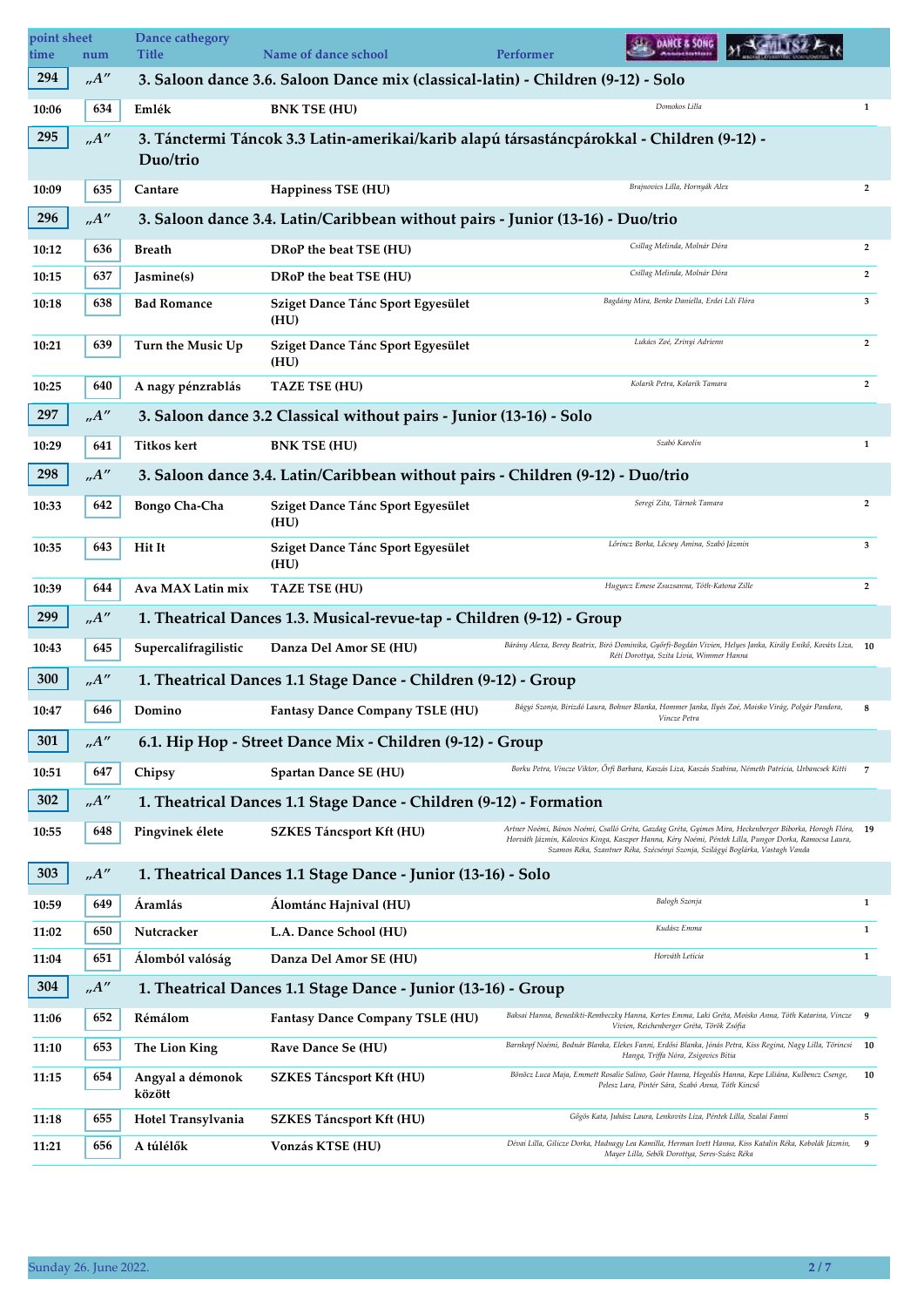| point sheet<br>time | num   | Dance cathegory<br><b>Title</b>                                                                | Name of dance school                                                       | DANCE & SONG<br><b>Performer</b>                                                                                                                   |                |  |  |
|---------------------|-------|------------------------------------------------------------------------------------------------|----------------------------------------------------------------------------|----------------------------------------------------------------------------------------------------------------------------------------------------|----------------|--|--|
| 305                 | A''   |                                                                                                | 3. Saloon dance 3.4. Latin/Caribbean without pairs - Junior (13) - Solo    |                                                                                                                                                    |                |  |  |
| 11:25               | 657   | Poison                                                                                         | Sziget Dance Tánc Sport Egyesület<br>(HU)                                  | Bagdány Mira                                                                                                                                       | $\mathbf{1}$   |  |  |
| 11:28               | 658   | <b>Talking to the Moon</b>                                                                     | Sziget Dance Tánc Sport Egyesület<br>(HU)                                  | Hajdu Izabella                                                                                                                                     | $\mathbf{1}$   |  |  |
| 11:32               | 659   | The Theory of Big<br>Boom                                                                      | <b>ReDance (SK)</b>                                                        | Cservená Bianka                                                                                                                                    | $\mathbf{1}$   |  |  |
| 11:35               | 660   | Some say                                                                                       | DRoP the beat TSE (HU)                                                     | Csillag Melinda                                                                                                                                    | $\mathbf{1}$   |  |  |
| 306                 | A''   |                                                                                                | 3. Saloon dance 3.4. Latin/Caribbean without pairs - Junior (14) - Solo    |                                                                                                                                                    |                |  |  |
| 11:38               | 661   | Dance is my<br>Everything                                                                      | Sziget Dance Tánc Sport Egyesület<br>(HU)                                  | Huber Anna                                                                                                                                         | $\mathbf{1}$   |  |  |
| 11:41               | 662   | Time machine                                                                                   | DRoP the beat TSE (HU)                                                     | Molnár Dóra                                                                                                                                        | $\mathbf{1}$   |  |  |
| 11:43               | 663   | Let's go!                                                                                      | <b>Happiness TSE (HU)</b>                                                  | Szabó Eszter                                                                                                                                       | $\mathbf{1}$   |  |  |
| 11:46               | 664   | Turn me on                                                                                     | Kapronczai AMI (HU)                                                        | Kovács Dóra                                                                                                                                        | $\mathbf{1}$   |  |  |
| 307                 | A''   |                                                                                                | 3. Saloon dance 3.4. Latin/Caribbean without pairs - Junior (15-16) - Solo |                                                                                                                                                    |                |  |  |
| 11:50               | 665   | Here I am                                                                                      | L-Dance Group TSE (HU)                                                     | Kenyeres Lili Noémi                                                                                                                                | $\mathbf{1}$   |  |  |
| 11:53               | 666   | Rhythm and flow                                                                                | Duende Tánciskola (HU)                                                     | Bércesi Csenge                                                                                                                                     | $\mathbf{1}$   |  |  |
| 11:57               | 667   | <b>UTOPIA</b>                                                                                  | <b>ReDance (SK)</b>                                                        | Jancsík Dóra                                                                                                                                       | $\mathbf{1}$   |  |  |
| 308                 | A''   |                                                                                                | 1. Theatrical Dances 1.1 Stage Dance - Junior (13-16) - Duo/trio           |                                                                                                                                                    |                |  |  |
| 12:00               | 668   | Tánc a kávézóban                                                                               | Danza Del Amor SE (HU)                                                     | Csuz Áron, Horváth Letícia                                                                                                                         | $\overline{2}$ |  |  |
| 12:03               | 669   | Lélek-szakadás                                                                                 | Fantasy Dance Company TSLE (HU)                                            | Benedikti-Rembeczky Hanna, Vincze Vivien                                                                                                           | $\overline{2}$ |  |  |
| 12:06               | 670   | Titkos ügynökök                                                                                | SZKES Táncsport Kft (HU)                                                   | Juhász Laura, Varga Dóra                                                                                                                           | $\overline{2}$ |  |  |
| 309                 | A''   | 3. Saloon dance 3.2 Classical without pairs - Children (9-12) - Group                          |                                                                            |                                                                                                                                                    |                |  |  |
| 12:09               | 671   | Love story                                                                                     | Tornádó TáncSport Egyesület (HU)                                           | Beke Kata, Bősz Laura, Kulcsár Zoé, Lakatos Lia, Lelkes Réka, Papp Léla, Szabó Boglárka                                                            | $\overline{7}$ |  |  |
| 310                 | .A''  | 7. Majorette and Twirling 7.4. Majorette Stage Dance with Baton/Twirling - Senior (35+) - Solo |                                                                            |                                                                                                                                                    |                |  |  |
| 12:12               | 672   | Angyal                                                                                         | Álomtánc Hajnival (HU)                                                     | Tarné Hetey Hajnalak                                                                                                                               | $\mathbf{1}$   |  |  |
| 311                 | . A'' | 9.1. Open - Junior (13-16) - Group                                                             |                                                                            |                                                                                                                                                    |                |  |  |
| 12:16               | 673   | Szeszcsempészek                                                                                | Fantasy Dance Company TSLE (HU)                                            | Benedikti-Rembeczky Hanna, Laki Gréta, Reichenberger Gréta, Vincze Vivien                                                                          | 4              |  |  |
| 12:20               | 674   | <b>MY COLORS</b>                                                                               | JAMLAND TÁNC EGYESÜLET (HU)                                                | Deme Bora, Deme Kata, Gábor Nikolett, Halász Kinga, Lucz Laura, Vetési Dóra                                                                        | 6              |  |  |
| 12:24               | 675   | Dinamika                                                                                       | Kincs (HU)                                                                 | Abaffy Kamilla, Do Hoang Yen Zsófia, Földvári Dóra, Kovács Flóra, Papp Rebeka Luca, Réti Diána, Tar-Pálfi 8<br>Helga, Virág Luca, Záborszky Zsófia |                |  |  |
| 12:28               | 676   | In this shirt                                                                                  | Art in Motion (HU)                                                         | Baumgartner Anna, Borbás Alexandra Ramóna, Homola Dóra, Kécza Natasa, Sejben Lili, Tóth Katica                                                     | 6              |  |  |
| 312                 | A''   |                                                                                                | 9.1. Open - Junior (13-16) - Duo/trio                                      |                                                                                                                                                    |                |  |  |
| 12:31               | 677   | Don't stop me now                                                                              | Danza Del Amor SE (HU)                                                     | Fömötör Laura, Miklós Eszter                                                                                                                       | $\overline{2}$ |  |  |
| 12:34               | 678   | <b>Bohóc</b> duett                                                                             | <b>Energy Dance SE (HU)</b>                                                | Blahó Szilvia, Kollàrszky Emese                                                                                                                    | $\overline{2}$ |  |  |
| 313                 | A''   |                                                                                                | 1. Theatrical Dances 1.5 Acrobatic Stage Dances - Children (9-12) - Group  |                                                                                                                                                    |                |  |  |
| 12:36               | 679   | Pizza                                                                                          | <b>Fantasy Dance Company TSLE (HU)</b>                                     | Bágyi Szonja, Birizdó Laura, Biró Kendra, Bohner Blanka, Dobi Leila, Hommer Janka, Ilyés Zoé, Moisko<br>Virág, Polgár Pandora, Vincze Petra        | 10             |  |  |
| 314                 | A''   |                                                                                                |                                                                            | 7. Majorette and Twirling 7.4. Majorette Stage Dance with Baton/Twirling - Children (9-12) - Solo                                                  |                |  |  |
| 12:41               | 680   | Love again                                                                                     | Welldance Sporttánc Egyesület (HU)                                         | Csikós Dorottya Katica                                                                                                                             | $\mathbf{1}$   |  |  |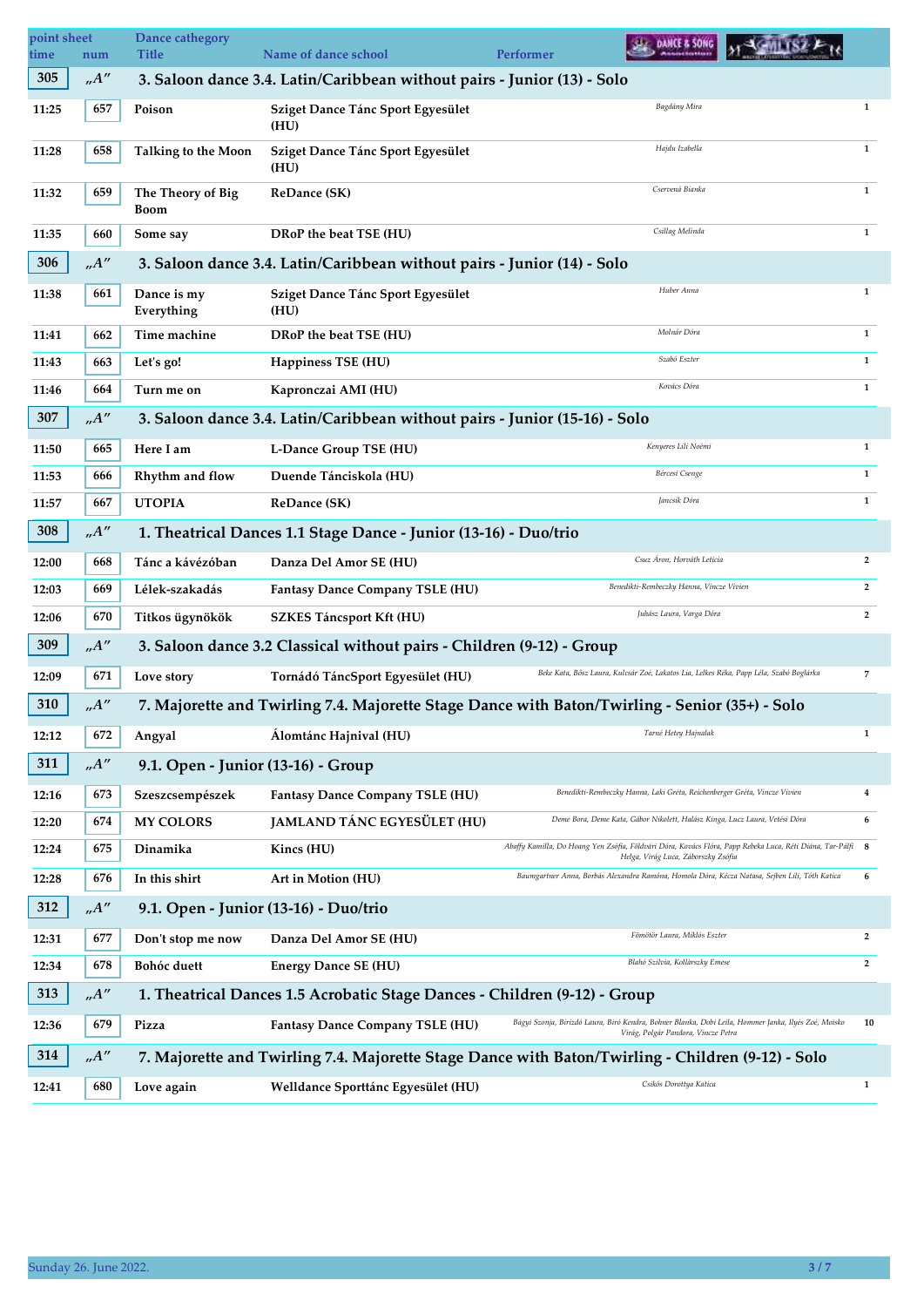| point sheet<br>time | num                           | Dance cathegory<br>Title | <b>Name of dance school</b>                                                     | <b>DANCE &amp; SONG</b><br><b>Performer</b>                                                                                                                                                                                                                                                          |                |
|---------------------|-------------------------------|--------------------------|---------------------------------------------------------------------------------|------------------------------------------------------------------------------------------------------------------------------------------------------------------------------------------------------------------------------------------------------------------------------------------------------|----------------|
| 315                 | A''                           |                          | 3. Saloon dance 3.4. Latin/Caribbean without pairs - Children (9-12) - Group    |                                                                                                                                                                                                                                                                                                      |                |
| 12:43               | 681                           | Diva                     | Klassz-X Szabadidő-és TáncSport<br>Egyesület (HU)                               | Győrgy Jázmin, Hanka Natália, Káli Petra, Matisz Petra Jázmin, Nagyfejeő Laura, Pandur Ancilla                                                                                                                                                                                                       | 6              |
| 12:48               | 682                           | Rhythm of the Night      | Sziget Dance Tánc Sport Egyesület<br>(HU)                                       | Brozsek Nóra, Duray Diána, Fekete Réka, Lőrincz Borka, Lőcsey Amina, Szabó Jázmin                                                                                                                                                                                                                    | 6              |
| 12:51               | 683                           | <b>Eigth Harmony</b>     | <b>TAZE TSE (HU)</b>                                                            | Birkás Bíborka Panna, Fehérvári Hanna, Hugyecz Emese Zsuzsanna, Kalauz Anna, Kolarik Tamara, Légrádi<br>Laura, Mezei Dóra Szilvia, Tóth-Katona Zille                                                                                                                                                 | 8              |
| 12:56               | 684                           | Amazonas                 | Tornádó TáncSport Egyesület (HU)                                                | Beke Kata, Bősz Laura, Kulcsár Zoé, Lakatos Lia, Lelkes Réka, Papp Léla, Szabó Boglárka                                                                                                                                                                                                              | $\overline{7}$ |
| 316                 | A''                           |                          | 3. Saloon dance 3.5. Swing - Generation - Formation                             |                                                                                                                                                                                                                                                                                                      |                |
| 13:00               | 685                           | Kívánságok kútja         | Pilisi Kolibri STE (HU)                                                         | Hunyi Dániel, Mészáros Marcell Miksa, Kelemen Boglárka, Dr.Kelemen Csaba, Dr.Kelemenné Molnár Éva,<br>Kiss Andrea, Koczka Gábor, Neményiné Zagyva Ágnes, Szabolcs Péter, Szabolcsné Kővári Krisztina, Salik<br>Zoltán, Simon Sára                                                                    | 12             |
| 317                 | A''                           |                          | 3. Saloon dance 3.5. Swing - Junior (13-16) - Group                             |                                                                                                                                                                                                                                                                                                      |                |
| 13:04               | 686                           | <b>Hey Pachuco</b>       | Csill & Dance (SK)                                                              | Both Liza, Kitka Emma, Kosztra Balázs, Kosztra Dóra, Mészárosová Mira, Miklós Nikolett, Tepea Heiva<br>Victoria, Varga Lilla                                                                                                                                                                         | 9              |
| 318                 | .A''                          |                          | 3. Saloon dance 3.4. Latin/Caribbean without pairs - Junior (13-16) - Formation |                                                                                                                                                                                                                                                                                                      |                |
| 13:08               | 687                           | <b>Pink Soldiers</b>     | Happiness TSE (HU)                                                              | Csáki Lara, Dvorski Liána Doren, Fazekas Alexandra, Brajnovics Lilla, Balázs Liliána, Gergő Sára, Hajcsár<br>Rebeka, Hegyi Panna, Kocsis Réka, Kranauer Klaudia, Major Fanni, Rozs Izabella, Szabó Eszter, Szafkó<br>Panna, Szárnyasi Nikoletta                                                      | 15             |
| 13:13               | 688                           | Queen                    | Duende Tánciskola (HU)                                                          | Bálint Lilla, Bércesi Csenge, Cziczás Ella, Gyimesi Eszter, Kenyó Janka, Király Lorina, Lázár Lara, Menyhárt<br>Kata, Mészáros Dóra, Porcsalmi Réka, Regdon Dóra, Tóth Mira, Vidéki Dorina, Zala Zsófi                                                                                               | 14             |
| 319                 | .A''                          |                          | 1. Theatrical Dances 1.1 Stage Dance - Adult (17-35) - Duo/trio                 |                                                                                                                                                                                                                                                                                                      |                |
| 13:18               | 689                           | Kérlek ne!               | Álomtánc Hajnival (HU)                                                          | Balogh Szonja, Megyeri Gergő                                                                                                                                                                                                                                                                         | $\overline{2}$ |
| 13:21               | 690                           | Nightmare                | Feeling Tánc és Mazsorett Egyesület<br>(HU)                                     | Boda Bianka, Szűcs Eszter                                                                                                                                                                                                                                                                            | $\overline{2}$ |
| 320                 | .A''                          |                          | 1. Theatrical Dances 1.1 Stage Dance - Adult (17-35) - Group                    |                                                                                                                                                                                                                                                                                                      |                |
| 13:24               | 691                           | Lord of elements         | SZKES Táncsport Kft (HU)                                                        | Góber Diána, Góber Tamara, Heckenberger Boglárka, Hórváth Nóra, Sánta Barbara                                                                                                                                                                                                                        | 5              |
| 321                 | $.A''$                        |                          | 3. Saloon dance 3.6. Saloon Dance mix (classical-latin) - Adult (17-35) - Group |                                                                                                                                                                                                                                                                                                      |                |
| 13:27               | 692                           | Vento di passione        | Kapronczai AMI (HU)                                                             | Eder Alexa, Tárnoki Kata, Kovács Dóra, Pataki Lora, Horváth Kármen Natália                                                                                                                                                                                                                           | 5              |
| 322                 | A''                           |                          | 1. Theatrical Dances 1.3. Musical-revue-tap - Junior (13-16) - Group            |                                                                                                                                                                                                                                                                                                      |                |
| 13:32               | 693                           | Rock&Rolliák             | DRoP the beat TSE (HU)                                                          | Csillag Melinda, Domján Bíbor, Fekete Szonja, Földi Kinga, Kovács Boglárka, Madarász Vivien, Mihályi<br>Martina, Molnár Dóra, Pénzes Dorina, Sziládi Adrienn                                                                                                                                         | 10             |
| 323                 | A''                           |                          | 1. Theatrical Dances 1.1 Stage Dance - Junior (13-16) - Formation               |                                                                                                                                                                                                                                                                                                      |                |
| 13:36               | 694                           | The cake shop            | Danza Del Amor SE (HU)                                                          | Antal Dorottya, Antal Kinga, Berey Beatrix, Biró Dominika, Csuz Ábel, Csuz Áron, Fömötör Laura, Gál-<br>Bogdán Dóra, Galgóczy Nóra, Horváth Dóra, Horváth Letícia, Kéki Bori, Kéki Liza, Lóki Zsombor, Miklós<br>Eszter, Németh Fruzsina, Simon Csenge, Szántó Korina, Tapazdi Éva, Tombor-Nagy Kíra | 21             |
| 13:40               | 695                           | Az erdő mélyén           | <b>SZKES Táncsport Kft (HU)</b>                                                 | Aczél Klára, Börcsök Jana, Fizl Amina, Gerencsér Sára, Gőgös Kata, Gubricza Csenge, Gyarmati_Litter Lili,<br>Juhász Laura, Kóbor Rebeka, Kovacsics Zoé, Lenkovits Lara, Lenkovits Liza, Szalai Fanni, Szüreti Alíz, Varga<br>Dóra                                                                    | 15             |
| 324                 | $n^{\prime}A^{\prime\prime}$  |                          |                                                                                 | 3. Tánctermi Táncok 3.3 Latin-amerikai/karib alapú társastáncpárokkal - Junior (13-16) - Duo/trio                                                                                                                                                                                                    |                |
| 13:44               | 696                           | Rock my Life             | Sziget Dance Tánc Sport Egyesület<br>(HU)                                       | Brozsek Máté Bence, Fekete Réka                                                                                                                                                                                                                                                                      | $\overline{2}$ |
|                     |                               |                          | CEREMONY OF CATHEGORY                                                           |                                                                                                                                                                                                                                                                                                      |                |
|                     |                               |                          |                                                                                 |                                                                                                                                                                                                                                                                                                      | $\bf{0}$       |
| 325                 | $\cdot\cdot B^{\prime\prime}$ |                          | 8. Sport Dances 8.5. Sport pole dance - Mini (5-8) - Solo                       |                                                                                                                                                                                                                                                                                                      |                |
| 15:00               | 697                           | Aranyhaj                 | Táncsziget és Rúd Akadémia SE (HU)                                              | Tóth Kamilla                                                                                                                                                                                                                                                                                         | $\mathbf{1}$   |
| 326                 | .A''                          |                          | 8. Sport Dances 8.5. Sport pole dance - Children (9-12) - Solo                  |                                                                                                                                                                                                                                                                                                      |                |
| 15:09               | 698                           | Falling                  | Táncsziget és Rúd Akadémia SE (HU)                                              | Kundra Flóra Natasa                                                                                                                                                                                                                                                                                  | 1              |
| 327                 | A''                           |                          | 8. Sport Dances 8.5. Sport pole dance - Junior (13-16) - Solo                   |                                                                                                                                                                                                                                                                                                      |                |
| 15:17               | 699                           | Elements                 | Táncsziget és Rúd Akadémia SE (HU)                                              | Balogh Luca Panna                                                                                                                                                                                                                                                                                    | $\mathbf{1}$   |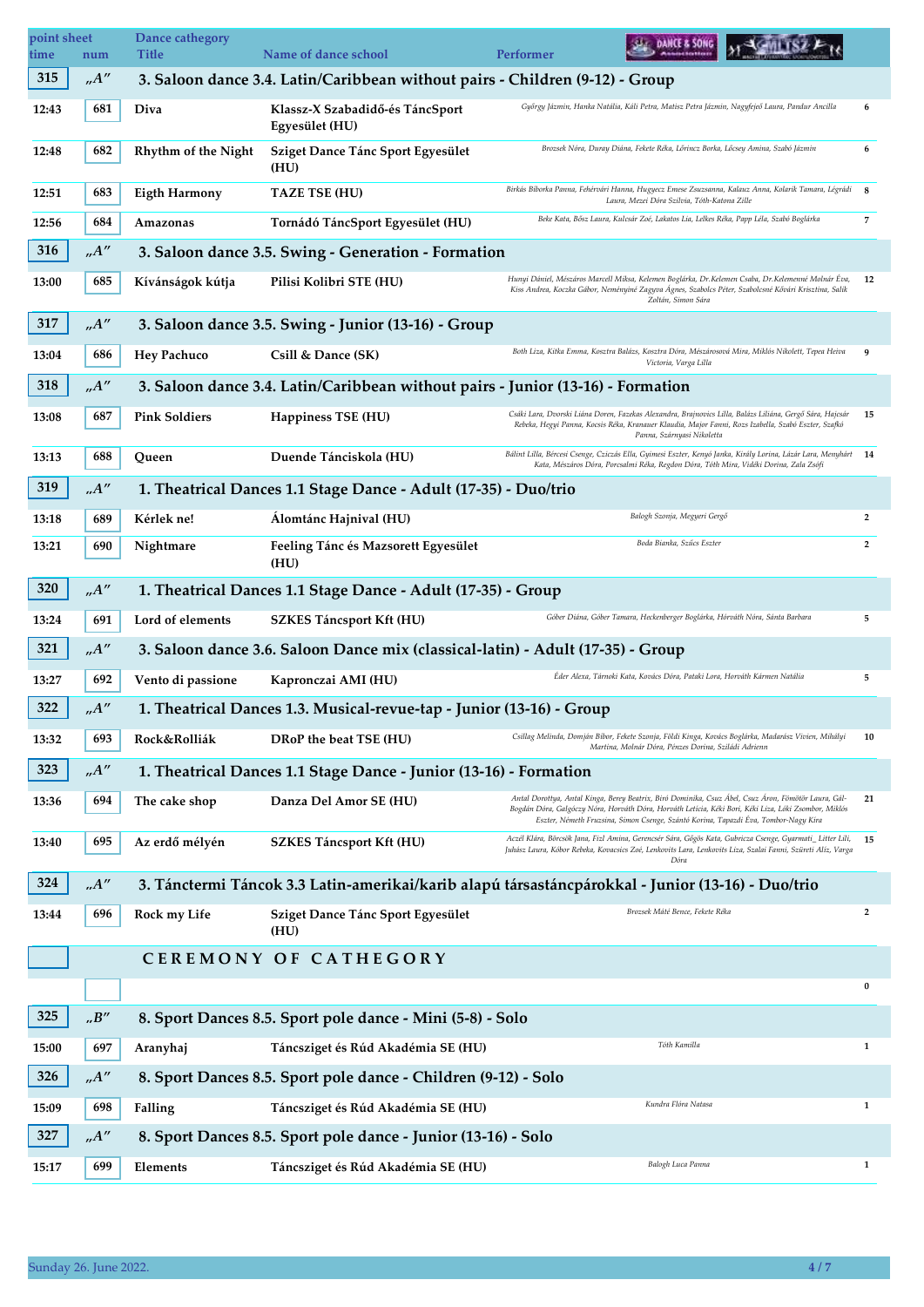| point sheet<br>time | num                | Dance cathegory<br><b>Title</b>    | Name of dance school                                                                             | Performer | DANCE & SONG                                                                         |                                                                                                                                                                                                                                                                                                              |                |
|---------------------|--------------------|------------------------------------|--------------------------------------------------------------------------------------------------|-----------|--------------------------------------------------------------------------------------|--------------------------------------------------------------------------------------------------------------------------------------------------------------------------------------------------------------------------------------------------------------------------------------------------------------|----------------|
| 328                 | $n^{\prime\prime}$ |                                    | 1. Theatrical Dances 1.2 Art Stage Dance - Junior (13-16) - Solo                                 |           |                                                                                      |                                                                                                                                                                                                                                                                                                              |                |
| 15:22               | 700                | Lucifer születése                  | Fantasy Dance Company TSLE (HU)                                                                  |           | Kertes Emma                                                                          |                                                                                                                                                                                                                                                                                                              | $\mathbf{1}$   |
| 15:25               | 701                | <b>WHITE FLAG</b>                  | JAMLAND TÁNC EGYESÜLET (HU)                                                                      |           | <b>GÁBOR NIKOLETT</b>                                                                |                                                                                                                                                                                                                                                                                                              | $\mathbf{1}$   |
| 15:27               | 702                | Éjszakai Holdvirág                 | Klassz-X Szabadidő-és TáncSport<br>Egyesület (HU)                                                |           | Nagyfejeő Laura                                                                      |                                                                                                                                                                                                                                                                                                              | $\mathbf{1}$   |
| 329                 | A''                |                                    | 6.1. Hip Hop - Street Dance Mix - Adult (17-35) - Formation                                      |           |                                                                                      |                                                                                                                                                                                                                                                                                                              |                |
| 15:30               | 703                | La casa de papel                   | Etude Mozgás-és Táncegyesület (HU)                                                               |           | Zita, Vicente-Lemos Izabella                                                         | Batta Ferenc Krisztián, Benev Szimonetta, Csatlós Dominika, Chinopoulos Thalia, Hambalkó Regina,<br>Hőrnyéki Kamilla, Ignácz Anna, Magyarósi Réka, Mihály Márton, Nagy Roland, Németh Anna, Paulik<br>Panka, Poós Boglárka, Sipeki Boglárka, Sipeki Virág, Somogyi Dorka, Szabó Andrea, Szűcs Ádám, Várkonyi | 20             |
| 15:35               | 704                | <b>Sparks</b>                      | Spartan Dance SE (HU)                                                                            |           |                                                                                      | Bányai Zorka, Benkő Lili, Farkas Szonja, Gerhát Emese, Gartner Zsanett, Kis Anna, Kovács Dóra Napsugár,<br>Sallai Napsugár Jázmin, Sulyán Nikolett, Szabó Bianka, Szlovák Szendile Anna, Zohány Regina Zoé                                                                                                   | 12             |
| 330                 | .A''               |                                    | 3. Saloon dance 3.4. Latin/Caribbean without pairs - Adult (17-35) - Solo                        |           |                                                                                      |                                                                                                                                                                                                                                                                                                              |                |
| 15:38               | 705                | <b>Single Jive</b>                 | EUPHORIA MŰVÉSZETI STÚDIÓ<br>(HU)                                                                |           | Strohéber Szintia                                                                    |                                                                                                                                                                                                                                                                                                              | $\mathbf{1}$   |
| 15:41               | 706                | Sexy girl                          | <b>BNK TSE (HU)</b>                                                                              |           | Landi Lolita                                                                         |                                                                                                                                                                                                                                                                                                              | $\mathbf{1}$   |
| 331                 | A''                |                                    | 3. Tánctermi Táncok 3.3 Latin-amerikai/karib alapú társastáncpárokkal - Adult (17-35) - Duo/trio |           |                                                                                      |                                                                                                                                                                                                                                                                                                              |                |
| 15:44               | 707                | <b>Latin Fever</b>                 | Táncvarázs Sportegyesület (HU)                                                                   |           | Forrai Soma, Tóth Fanni                                                              |                                                                                                                                                                                                                                                                                                              | $\overline{2}$ |
| 332                 | .A''               |                                    | 9.2. Other - Adult (17-35) - Duo/trio                                                            |           |                                                                                      |                                                                                                                                                                                                                                                                                                              |                |
| 15:46               | 708                | Lebegés                            | Fantasy Dance Company TSLE (HU)                                                                  |           | Darányi Attila, Reichenberger Gréta                                                  |                                                                                                                                                                                                                                                                                                              | $\overline{2}$ |
| 333                 | .A''               | 9.1. Open - Junior (13-16) - Solo  |                                                                                                  |           |                                                                                      |                                                                                                                                                                                                                                                                                                              |                |
| 15:50               | 709                | Instruction                        | Danza Del Amor SE (HU)                                                                           |           | Antal Dorottya                                                                       |                                                                                                                                                                                                                                                                                                              | $\mathbf{1}$   |
| 15:52               | 710                | <b>MAMMAMIA</b>                    | Danza Del Amor SE (HU)                                                                           |           | Tombor-Nagy Kíra                                                                     |                                                                                                                                                                                                                                                                                                              | $\mathbf{1}$   |
| 15:55               | 711                | Latin vibes                        | L.A. Dance School (HU)                                                                           |           | Endreffy Borbála                                                                     |                                                                                                                                                                                                                                                                                                              | $\mathbf{1}$   |
| 15:57               | 712                | Milkshake                          | Danza Del Amor SE (HU)                                                                           |           | Simon Csenge                                                                         |                                                                                                                                                                                                                                                                                                              | $\mathbf{1}$   |
| 16:00               | 713                | Us                                 | Danza Del Amor SE (HU)                                                                           |           | Kéki Bori                                                                            |                                                                                                                                                                                                                                                                                                              | $\mathbf{1}$   |
| 16:02               | 714                | Copycat                            | Art in Motion (HU)                                                                               |           | Homola Dóra                                                                          |                                                                                                                                                                                                                                                                                                              | $\mathbf{1}$   |
| 334                 | .A''               |                                    | 4.2. Stylized folklore - Junior (13-16) - Solo                                                   |           |                                                                                      |                                                                                                                                                                                                                                                                                                              |                |
| 16:05               | 715                | Döntés                             | Vonzás KTSE (HU)                                                                                 |           | Németh Réka                                                                          |                                                                                                                                                                                                                                                                                                              | $\mathbf{1}$   |
| 335                 | .A''               |                                    | 8. Sport Dances 8.1. Acrobatic Rocky - Junior (13-16) - Group                                    |           |                                                                                      |                                                                                                                                                                                                                                                                                                              |                |
| 16:08               | 716                | csoportnév van:<br>Toffifies       | Dancing Feet Akrobatiks Rock and<br>Roll Sportegyesület (HU)                                     |           | Fojt Anna, Horváth Flóra, Horváth Petra, Nyeste Hanna, Skrován Lídia, Török Izabella |                                                                                                                                                                                                                                                                                                              | 5              |
| 336                 | A''                |                                    | 8. Sport Dances 8.1. Acrobatic Rocky - Adult (17-35) - Formation                                 |           |                                                                                      |                                                                                                                                                                                                                                                                                                              |                |
| 16:11               | 717                | Elysium-A<br>legnagyobb<br>Showman | Pécsi Fordan Sportegyesület (HU)                                                                 |           | Adrienn, Szalánczi Dominika, Tánczos Lili, Tiringer Zsanett, Tombory Jázmin          | Ferenczy Boglárka, Hamzic Naila, Kis Brigitta, Konyhás Réka, Paulovics Patrícia, Sánta Csenge, Szalánczi                                                                                                                                                                                                     | 11             |
| 16:14               | 718                | <b>Welldance Unity</b>             | Welldance Sporttánc Egyesület (HU)                                                               |           | Júlia, Stiegler Anna, Ujfalvi Lilla, Tóth Brigitta                                   | Bárány Vivien, Bénecz Katinka, Egyedi Nelli, Juhász Dóra, Molnár Emese, Pirkó Szonja, Somlói Julia, Szalay 12                                                                                                                                                                                                |                |
| 337                 | .A''               |                                    | 9.1. Open - Junior (13-16) - Formation                                                           |           |                                                                                      |                                                                                                                                                                                                                                                                                                              |                |
| 16:17               | 719                | Állati éjszaka                     | Vonzás KTSE (HU)                                                                                 |           |                                                                                      | Barth Nóra Villő, Barth Szilvia Veronika, Dénes Blanka, Gilicze Dorka, Hadnagy Lea Kamilla, Herman Ivett 12<br>Hanna, Kiss Katalin Réka, Kobolák Jázmin, Mayer Lilla, Németh Réka, Seres-Szász Réka, Varga Maja Petra                                                                                        |                |
| 338                 | A''                |                                    | 5. Trend Dance 5.1. Pop (Dance Floor) - Junior (13-16) - Solo                                    |           |                                                                                      |                                                                                                                                                                                                                                                                                                              |                |
| 16:22               | 720                | <b>Crazy Girl</b>                  | Welldance Sporttánc Egyesület (HU)                                                               |           | Molnár Zsolna                                                                        |                                                                                                                                                                                                                                                                                                              | $\mathbf{1}$   |
| 339                 | .A''               |                                    | 5. Trend Dance 5.1. Pop (Dance Floor) - Junior (13-16) - Duo/trio                                |           |                                                                                      |                                                                                                                                                                                                                                                                                                              |                |
| 16:24               | 721                | <b>Boom Pow</b>                    | Street Dance School S.E (HU)                                                                     |           | Jászkai Csenge, Lukács Míra                                                          |                                                                                                                                                                                                                                                                                                              | $\overline{2}$ |
| 16:27               | 722                | The hot girls                      | <b>Street Dance School S.E (HU)</b>                                                              |           | Gerliczki Petra, Kabai Dorina                                                        |                                                                                                                                                                                                                                                                                                              | $\overline{2}$ |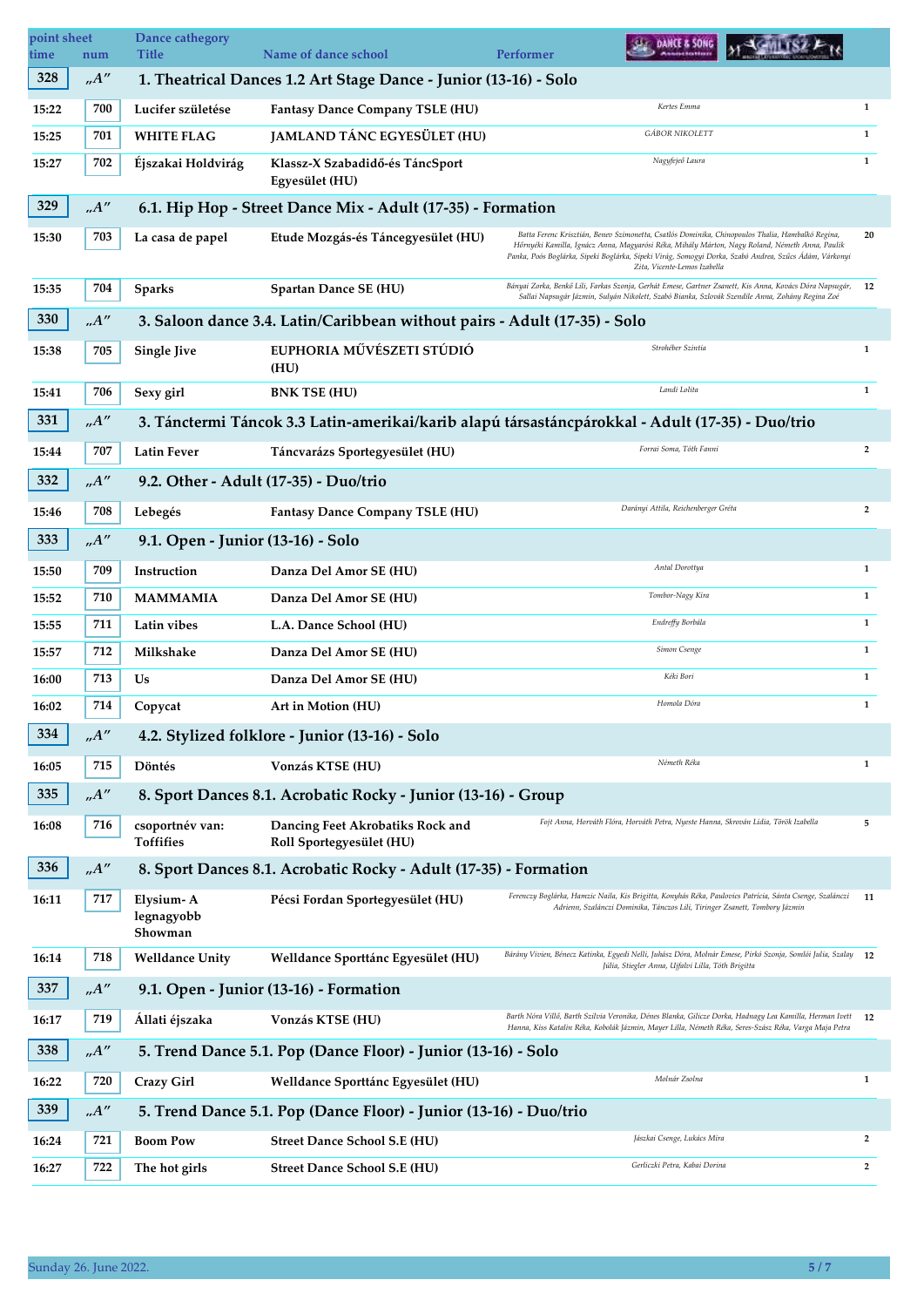| point sheet<br>time | num  | Dance cathegory<br>Title      | Name of dance school                                                        | DANCE & SONG<br>Performer                                                                                                                                                                                             |                         |
|---------------------|------|-------------------------------|-----------------------------------------------------------------------------|-----------------------------------------------------------------------------------------------------------------------------------------------------------------------------------------------------------------------|-------------------------|
| 340                 | A''  |                               | 6.1. Hip Hop - Street Dance Mix - Junior (13-16) - Duo/trio                 |                                                                                                                                                                                                                       |                         |
| 16:30               | 723  | Death dance                   | Carmen Táncművészeti és Sporttánc<br>Alapítvány (HU)                        | Marosújvári Kristóf, Takács Martin Lajos                                                                                                                                                                              | 2                       |
| 341                 | A''  |                               | 6.1. Hip Hop - Street Dance Mix - Adult (17-35) - Duo/trio                  |                                                                                                                                                                                                                       |                         |
| 16:33               | 724  | Dóri és Regi                  | Spartan Dance SE (HU)                                                       | Kovács Dóra Napsugár, Zohány Regina Zoé                                                                                                                                                                               | $\overline{\mathbf{2}}$ |
| 342                 | A''  |                               | 4.2. Stylized folklore - Junior (13-16) - Formation                         |                                                                                                                                                                                                                       |                         |
| 16:37               | 725  | Forogj világ                  | Vonzás KTSE (HU)                                                            | Barth Nóra Villő, Barth Szilvia Veronika, Dénes Blanka, Gilicze Dorka, Hadnagy Lea Kamilla, Herman Ivett 12<br>Hanna, Kiss Katalin Réka, Kobolák Jázmin, Mayer Lilla, Németh Réka, Seres-Szász Réka, Varga Maja Petra |                         |
| 343                 | .A'' |                               | 5. Trend Dance 5.1. Pop (Dance Floor) - Junior (13-16) - Group              |                                                                                                                                                                                                                       |                         |
| 16:41               | 726  | Csontváz                      | Rave Dance Se (HU)                                                          | Barnkopf Jonatán, Barnkopf Noémi, Bodnár Blanka, Elekes Fanni, Erdősi Blanka, Jónás Petra, Karl Kitti, Kiss 10<br>Regina, Nagy Lilla, Törincsi Hanga                                                                  |                         |
| 16:45               | 727  | Powers                        | Spartan Dance SE (HU)                                                       | Angyal Sára Mia, Csipak Dorina, Fodor Alexandra, Gadányi Emma, Gadányi Hanna, Hary Lilla, Háry<br>Panka, Urbancsek Kitti                                                                                              | 8                       |
| 16:49               | 728  | <b>Rythmic Squad</b>          | Welldance Sporttánc Egyesület (HU)                                          | Bánszki Zsófia, Gáspár Boglárka, Kovács Kitti, Kovács Polett, Molnár Zsolna, Varga Boglárka, Livia<br>Dinsdale, Gárdos Lívia                                                                                          | 8                       |
| 344                 | A''  |                               | 5. Trend Dance 5.1. Pop (Dance Floor) - Adult (17-35) - Group               |                                                                                                                                                                                                                       |                         |
| 16:53               | 729  | Five girls                    | Grand Dance Tánc és Mozgásstúdió<br>(Bán-Rock Kft.) (HU)                    | Demeter Dominika, Jesztrebszki-Tóth Klaudia, Lipták-Oláh Petra, Mester Ajsa, Németh Bodza                                                                                                                             | 5                       |
| 16:56               | 730  | <b>Money Heist</b>            | Rave Dance Se (HU)                                                          | Barnkopf Eszter, Beregszászi Dorka, Gál Zita, Majzik Daniella, Molnár Alexa, Ombódi Zoé, Rúzsa Rebeka,<br>Sarkadi Imre. Vida Karina                                                                                   | 9                       |
| 17:00               | 731  | God is a woman                | <b>SZKES Táncsport Kft (HU)</b>                                             | Fizl Amina, Góber Diána, Góber Tamara, Heckenberger Boglárka, Hórváth Nóra, Sánta Barbara                                                                                                                             | 6                       |
| 17:03               | 732  | Dangerous Divas               | <b>Street Dance School S.E (HU)</b>                                         | Balogh Dorina, Esze Rita, Farkas Hanna, Kicska Nikol, Kovács Lara, Siti Gréta, Tamási Norina                                                                                                                          | 7                       |
| 17:07               | 733  | New Energy                    | Főnix TSE (HU)                                                              | Dózsa Regina, Holba Kata, Horvárh Flóra, Papp Kinga, Snellenpergel Esztella, Snellenpergel Mirella, Szakál<br>Anna                                                                                                    | $\overline{7}$          |
| 345                 | A''  |                               | 3. Saloon dance 3.4. Latin/Caribbean without pairs - Junior (13-16) - Group |                                                                                                                                                                                                                       |                         |
| 17:11               | 734  | Iskolai szünet                | Csill & Dance (SK)                                                          | Both Liza, Kitka Emma, Kosztra Balázs, Kosztra Dóra, Mészárosová Mira, Miklós Nikolett, Tepea Heiva<br>Victoria, Varga Lilla                                                                                          | 9                       |
| 17:15               | 735  | <b>Money Heist</b>            | DRoP the beat TSE (HU)                                                      | Csillag Melinda, Domján Bíbor, Fekete Szonja, Kovács Boglárka, Madarász Vivien, Mihályi Martina, Molnár 8<br>Dóra, Sziládi Adrienn                                                                                    |                         |
| 17:19               | 736  | Despacito                     | <b>ReDance (SK)</b>                                                         | Bogár Fruzsina, Csambal Vivien, Cservená Bianka, Csontos Eszter, Farkas Zsófia, Halász Rebeka, Hámori Zoé<br>Anna, Senkuličová Dézi, Szabó Sophia Léna, Szeles Zoe                                                    | <b>10</b>               |
| 17:23               | 737  | Run the World                 | Sziget Dance Tánc Sport Egyesület<br>(HU)                                   | Bagdány Mira, Benke Daniella, Benke Dominika, Erdei Lili Flóra, Hajdu Izabella, Lakatos Petra, Lukács Zoé,<br>Vaszkó Emma, Zrinyi Adrienn                                                                             | 9                       |
| 346                 | A''  |                               | 6.1. Hip Hop - Street Dance Mix - Junior (13-16) - Group                    |                                                                                                                                                                                                                       |                         |
| 17:28               | 738  | <b>Dance Flow</b>             | Pécsi Fordan Sportegyesület (HU)                                            | Cserveni Kíra, Károly Napsugár, Kun Alexandra, Orbán Hanna, Sárdi Natália                                                                                                                                             | 5                       |
| 17:31               | 739  | G.D.L. Főnix                  | Spartan Dance SE (HU)                                                       | Balczer Szofy, Kun Veronika, Lorge Lili, Morvai Inez, Morvai Vanda, Morvai Zita, Németh Kata, Szőke<br>Dorina, Takács Kamilla                                                                                         | 9                       |
| 347                 | A''  |                               | 6.1. Hip Hop - Street Dance Mix - Adult (17-35) - Group                     |                                                                                                                                                                                                                       |                         |
| 17:36               | 742  | HD Wild BoyZ                  | HD Noize TSE (HU)                                                           | Bali Zsolt, Bényei Botond, Farkas Gergely, Hanzély Dániel, Horváth Szabolcs, Korda Kristóf, Lovodics Ferenc, 8<br>Rézműves Zsolt                                                                                      |                         |
| 17:38               | 744  | G.D.L. Future                 | Spartan Dance SE (HU)                                                       | Gyoroki Ildikó Réka, Hollósy Máté, Juhász Berta, Kiss Liliana, Szilvasi Nikolett, Szívós Lilla, Szomor Anna<br>Dora, Takács Kamilla, Vágó Endre                                                                       | 10                      |
| 17:43               | 740  | <b>HD DollZ</b>               | <b>HD Noize TSE (HU)</b>                                                    | Bihari Diána, Hanzély-Pászti Petra, Hidasi Rita, Ploveczki Fanni, Rédei Kinga, Szabó Cintia, Vankóné<br>Molnár Aelxandra                                                                                              | 7                       |
| 17:45               | 743  | Illusion                      | Pécsi Fordan Sportegyesület (HU)                                            | Bíró Bettina, Buzás Petra, Kocsis Virág, Kun Alexandra, Molnár Ákos, Niedling Zsófia, Orbán Hanna, Sárdi<br>Natália, Tombory Jázmin, Vitvindics Ramóna                                                                | 10                      |
| 17:49               | 741  | <b>HD GirlZ</b>               | <b>HD Noize TSE (HU)</b>                                                    | Dávid Kata, Molnár Kinga Mercédesz, Patai Kata Nikolett, Tapasztó Bianka, Tapasztó Boglárka, Viczián<br>Anna                                                                                                          | 6                       |
| 17:52               | 745  | Sweets                        | Spartan Dance SE (HU)                                                       | Angyal Sára Mia, Gadányi Hanna, Gyárfás Petra, Hary Lilla, Kalmár Kitti Vivien, Kecskés Kiara, Plaier<br>Anna                                                                                                         | 7                       |
| 348                 | .A'' |                               | 3. Saloon dance 3.4. Latin/Caribbean without pairs - Adult (17-35) - Group  |                                                                                                                                                                                                                       |                         |
| 17:56               | 746  | TINA                          | Oktogon Tánc Centrum Egyesület (HU)                                         | Barabás Rebeka, Busz Boglárka, Fülöp-Kiss Panni, Király Viktória, Kopornoky Eszter, Korsoveczky Fanni,<br>Kovács Zsófia, Muratov Lea, Radvan Lilla, Sárközi Panna                                                     | 10                      |
| 18:02               | 747  | <b>Everybody Dance</b><br>Now | Sziget Dance Tánc Sport Egyesület<br>(HU)                                   | Bagdány Mira, Benke Daniella, Benke Dominika, Erdei Lili Flóra, Hajdu Izabella, Horn-Braun Johanna,<br>Vaszkó Emma, Vörös Noémi                                                                                       | 8                       |
| 349                 | .A'' |                               | 4.2. Stylized folklore - Senior (35+) - Solo                                |                                                                                                                                                                                                                       |                         |
| 18:07               | 748  | Rhythm                        | Főnix TSE (HU)                                                              | Pallai Krisztina                                                                                                                                                                                                      | $\mathbf{1}$            |